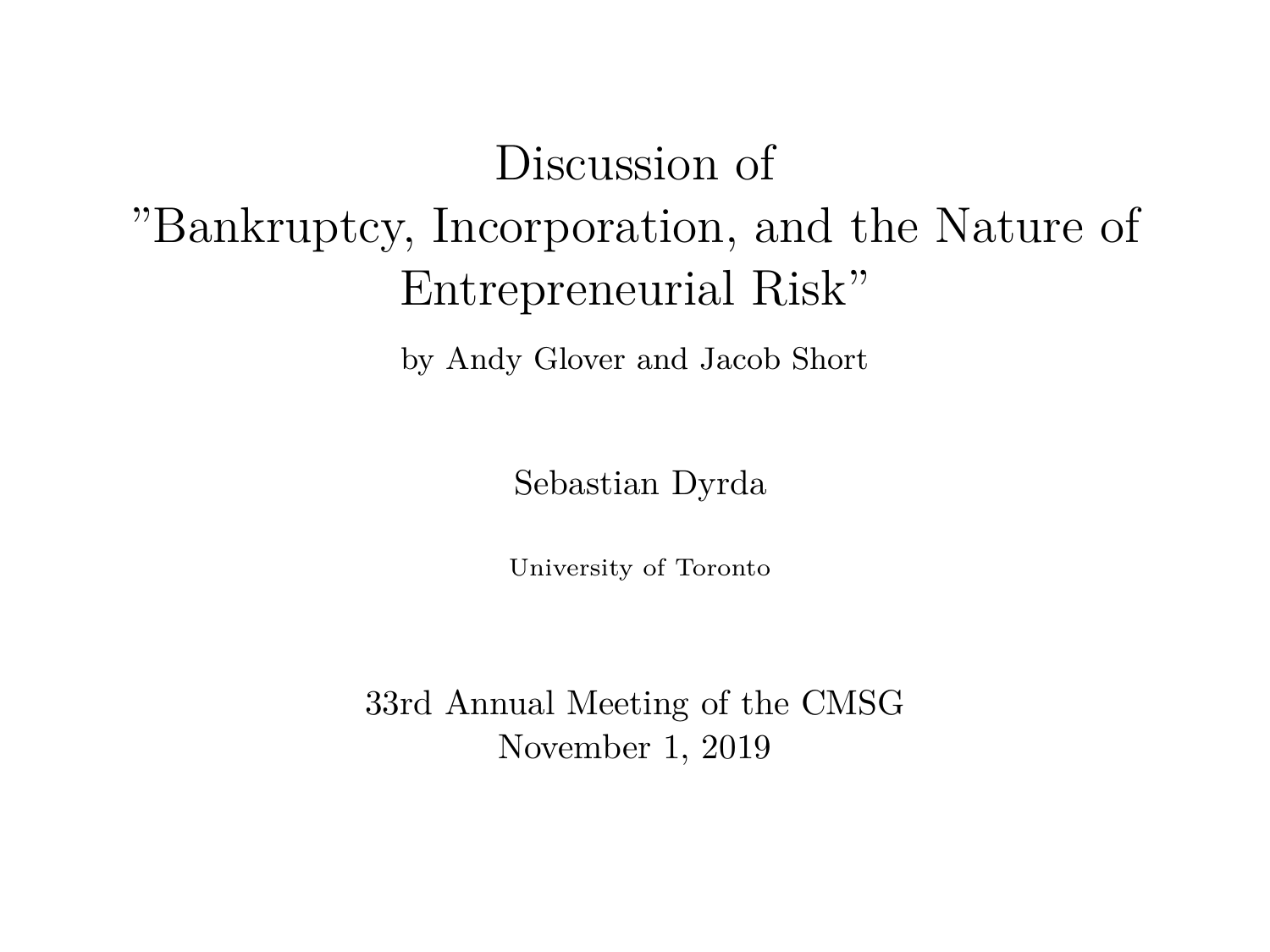- Why do some entrepreneurs choose to incorporate their business? What drives the heterogeneity between incorporated and unincorporated entrepreneurs? Does it matter for macro?
- Very interesting and understudied topic in quantitative macro.
- Glover and Short (2019) offer new insights on this issue: (i) evidence from the micro data (ii) quantitative theory of incorporation.
- Still, room for improvement on both fronts.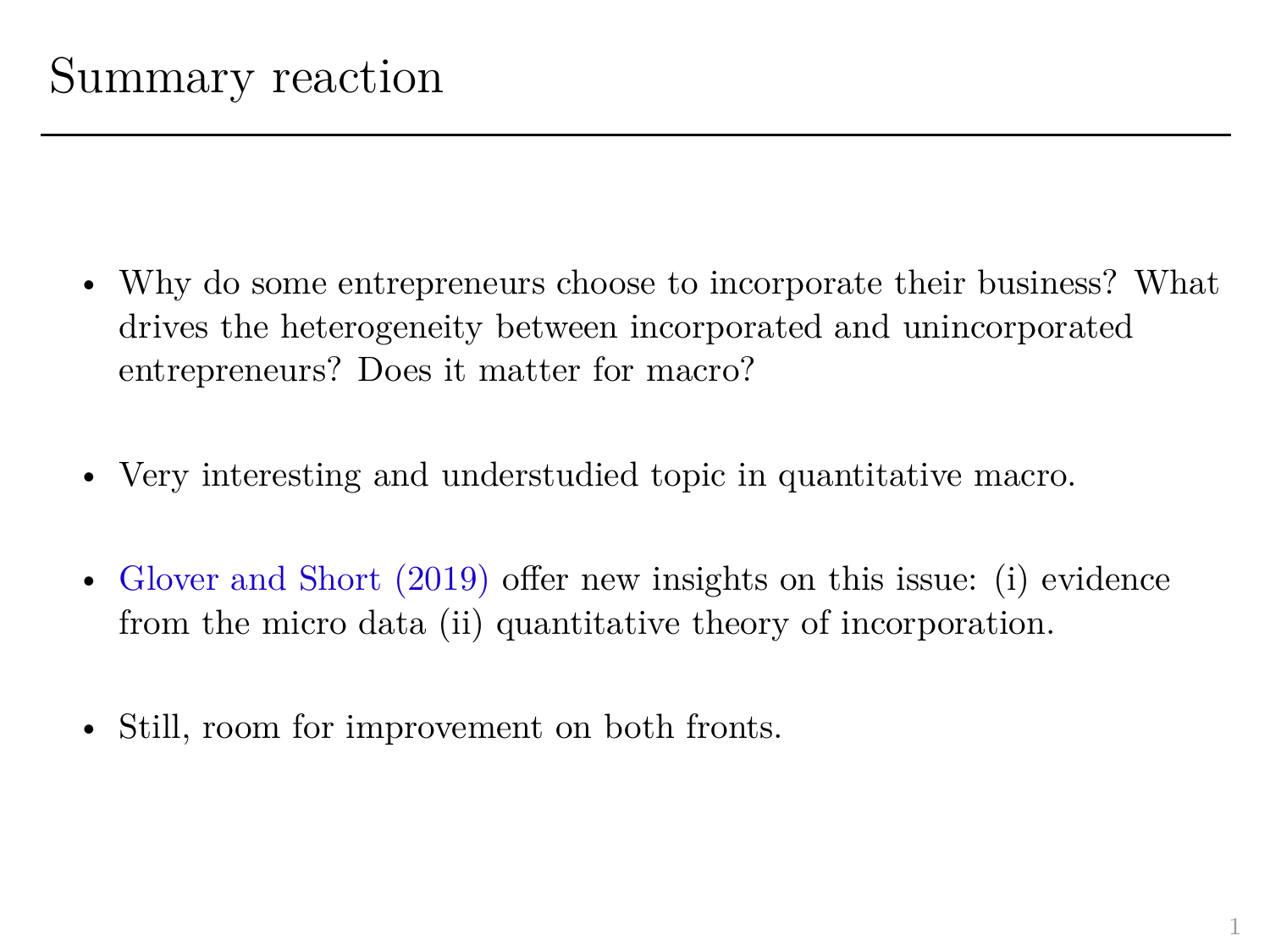### Background

|                           | Liability             | Ownership             | Taxation     |
|---------------------------|-----------------------|-----------------------|--------------|
|                           | Protection            |                       | of Profits   |
|                           |                       |                       |              |
| Sole Properietorship      | No                    | individual or         | Pass-through |
|                           |                       | family                |              |
| General Partnership       | No                    | general partners      | Pass-through |
|                           |                       |                       |              |
| Limited Partnership       | No for partners       | general and limited   | Pass-through |
|                           | Yes for limited part. | partners              |              |
|                           |                       |                       |              |
| Limited liability company | Yes                   | single or multiple    | Pass-through |
|                           |                       | members               |              |
|                           |                       |                       |              |
| S Corporation             | <b>Yes</b>            | one class of 1-100    | Pass-through |
|                           |                       | domestic shareholders |              |
|                           |                       |                       |              |
| C Corporation             | <b>Yes</b>            | no limit on number    | Entity level |
|                           |                       |                       |              |
|                           |                       | and type              |              |

Limited liability: Glover, Short (2019) Taxation: Chen, Qi, Schlagenhauf (2018), Bhandari, McGratten (2018), Dyrda, Pugsley (2018), (2019)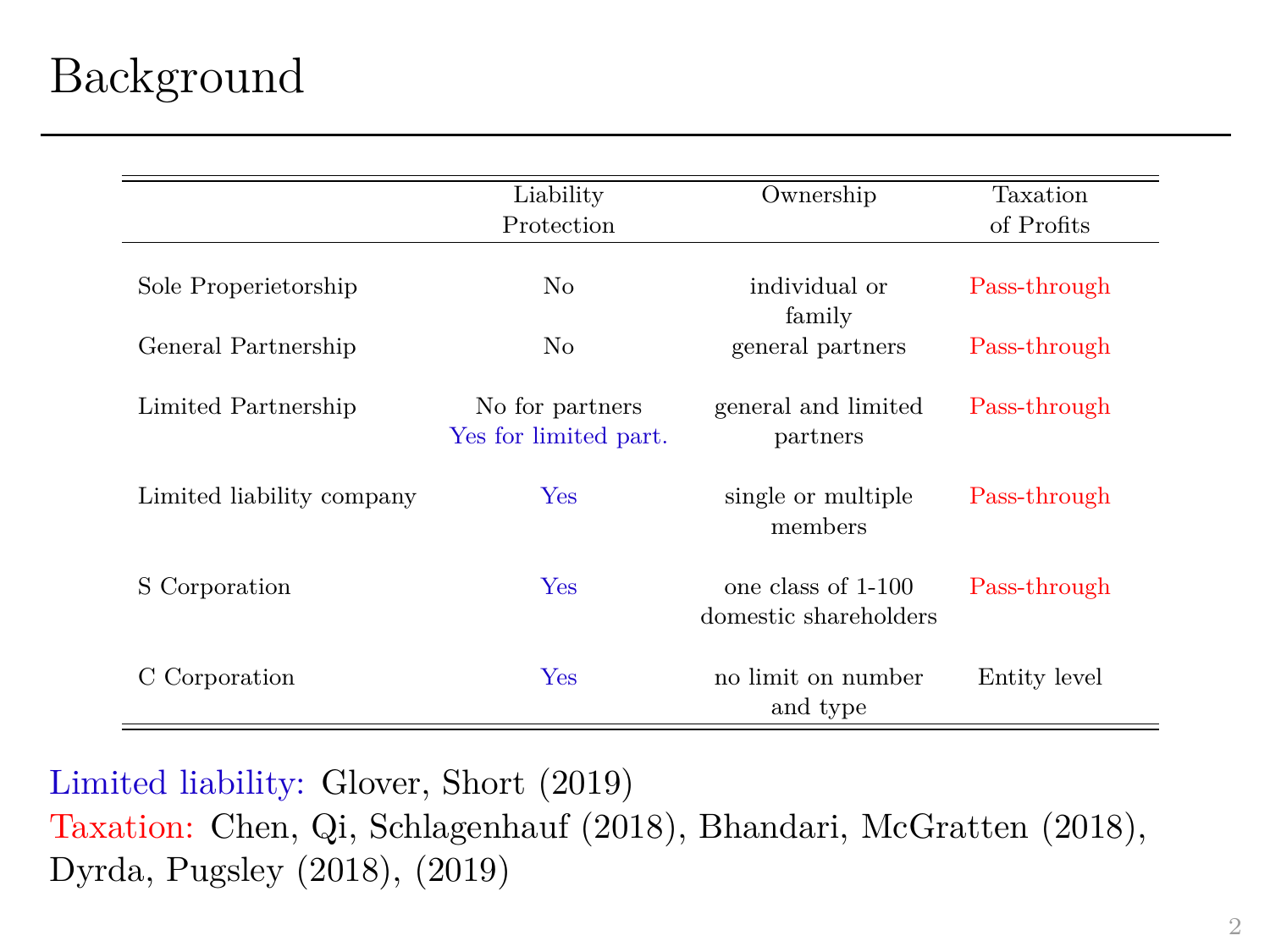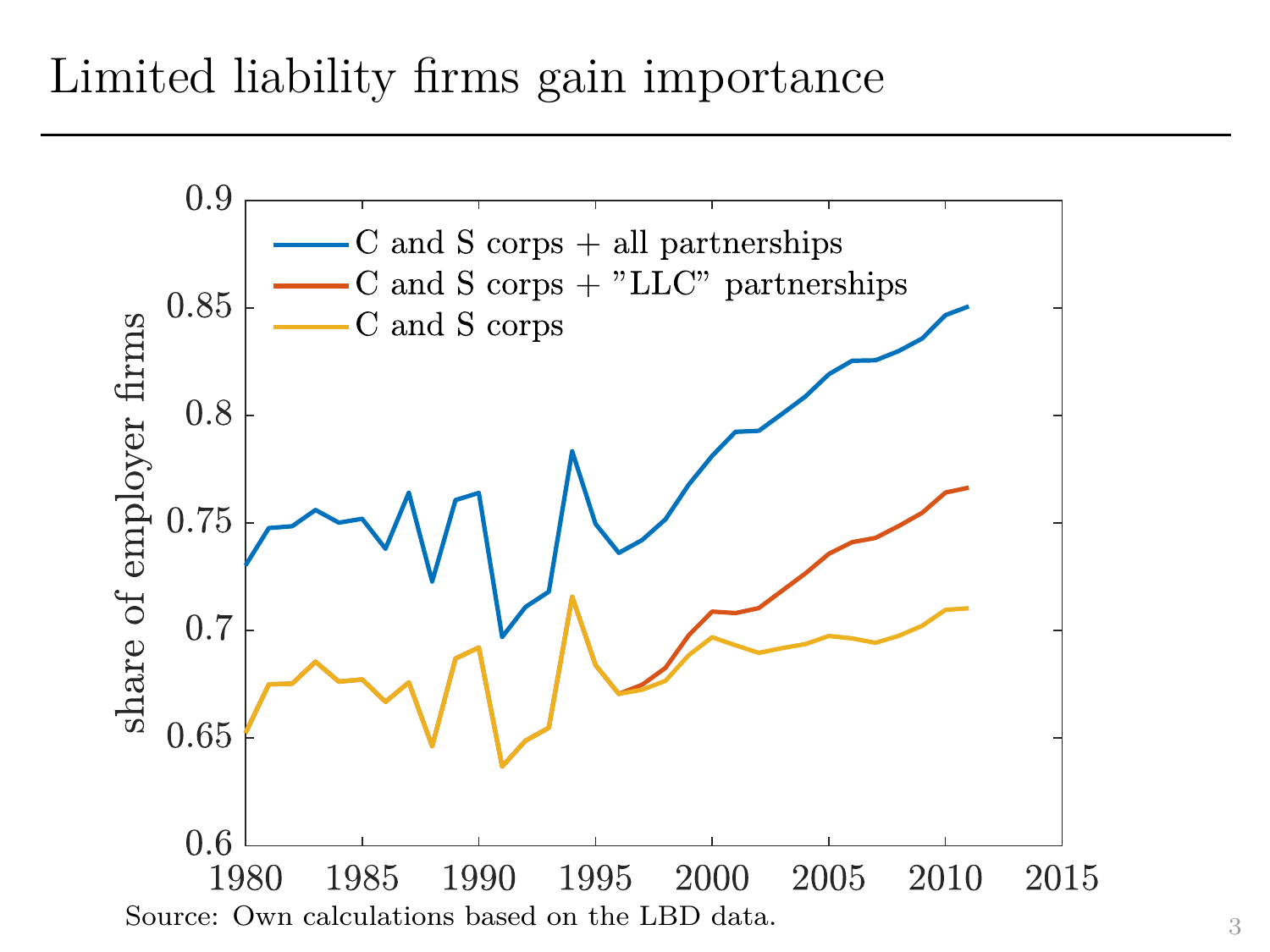Findings: static framework and data

\n
$$
\frac{zk^{\alpha} - rk}{zk^{\alpha}} = \underbrace{\left[1 + \frac{p'(k)k}{1 - p(k)}\right]}_{>1} (1 - \alpha) + \underbrace{\frac{p'(k)}{1 - p(k)}x}_{\text{Unincorporated only}} > \underbrace{\frac{(1 - \alpha)}{E \text{fficient scale}}}
$$

- Wedge in **income-to-sales** ratios between incorporated and unincorporated entrepreneurs due to limited liability.
- Incorporated entrepreneurs closer to the efficient scale.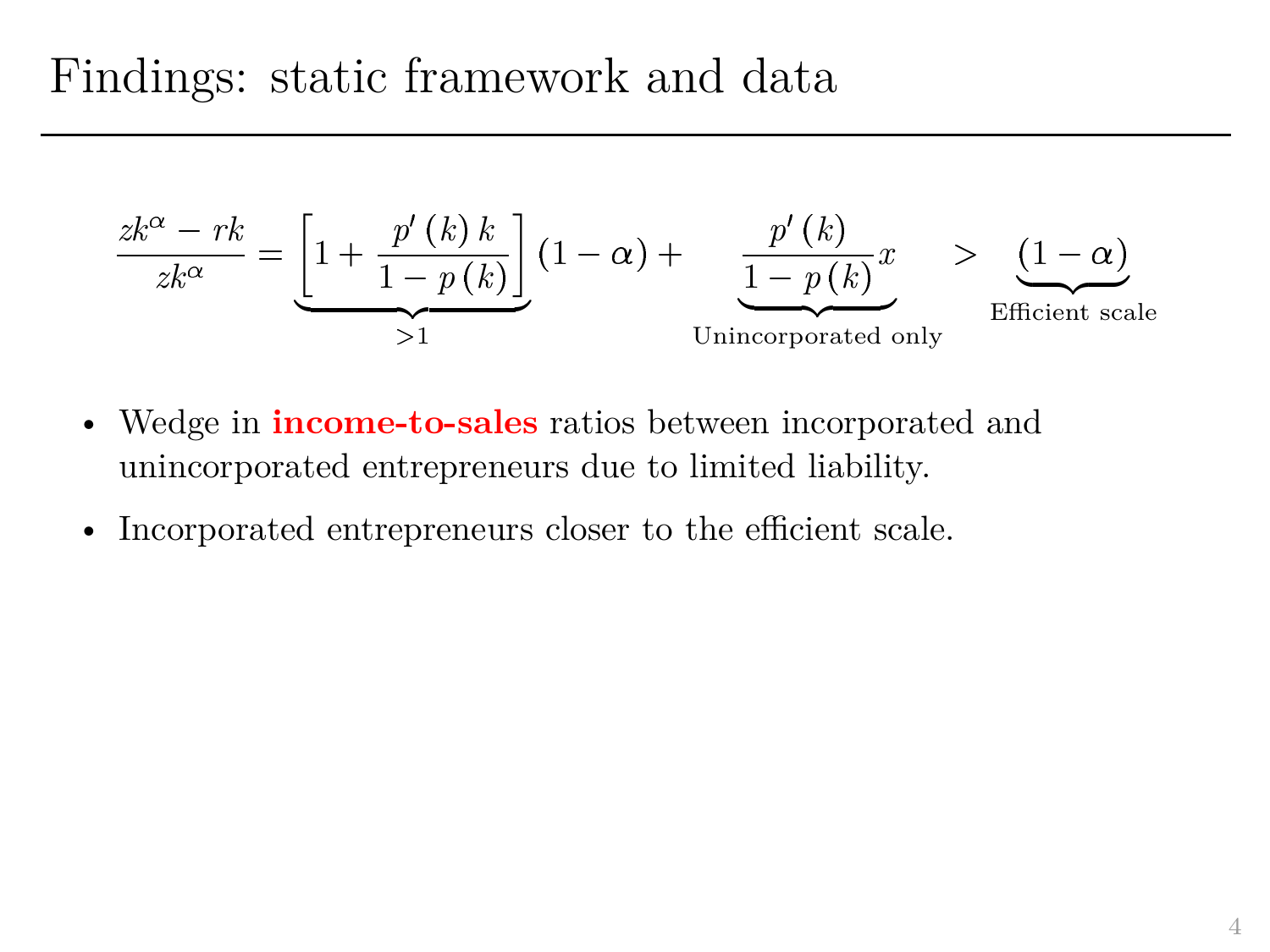Findings: static framework and data

\n
$$
\frac{zk^{\alpha} - rk}{zk^{\alpha}} = \underbrace{\left[1 + \frac{p'(k)k}{1 - p(k)}\right]}_{>1} (1 - \alpha) + \underbrace{\frac{p'(k)}{1 - p(k)}x}_{\text{Unincorporated only}} > \underbrace{\frac{(1 - \alpha)}{E \text{fficient scale}}}
$$

- Wedge in **income-to-sales** ratios between incorporated and unincorporated entrepreneurs due to limited liability.
- Incorporated entrepreneurs closer to the efficient scale.

**Key findings** from the Survey of Consumer Finances (SCF):

- 1. Incorporated entrepreneurs make more sales and profits and accumulate more wealth.
- 2. Incorporated entrepreneurs report paying lower interest rates on debt.
- 3. Share of business income to sales is smaller for incorporated entrepreneurs.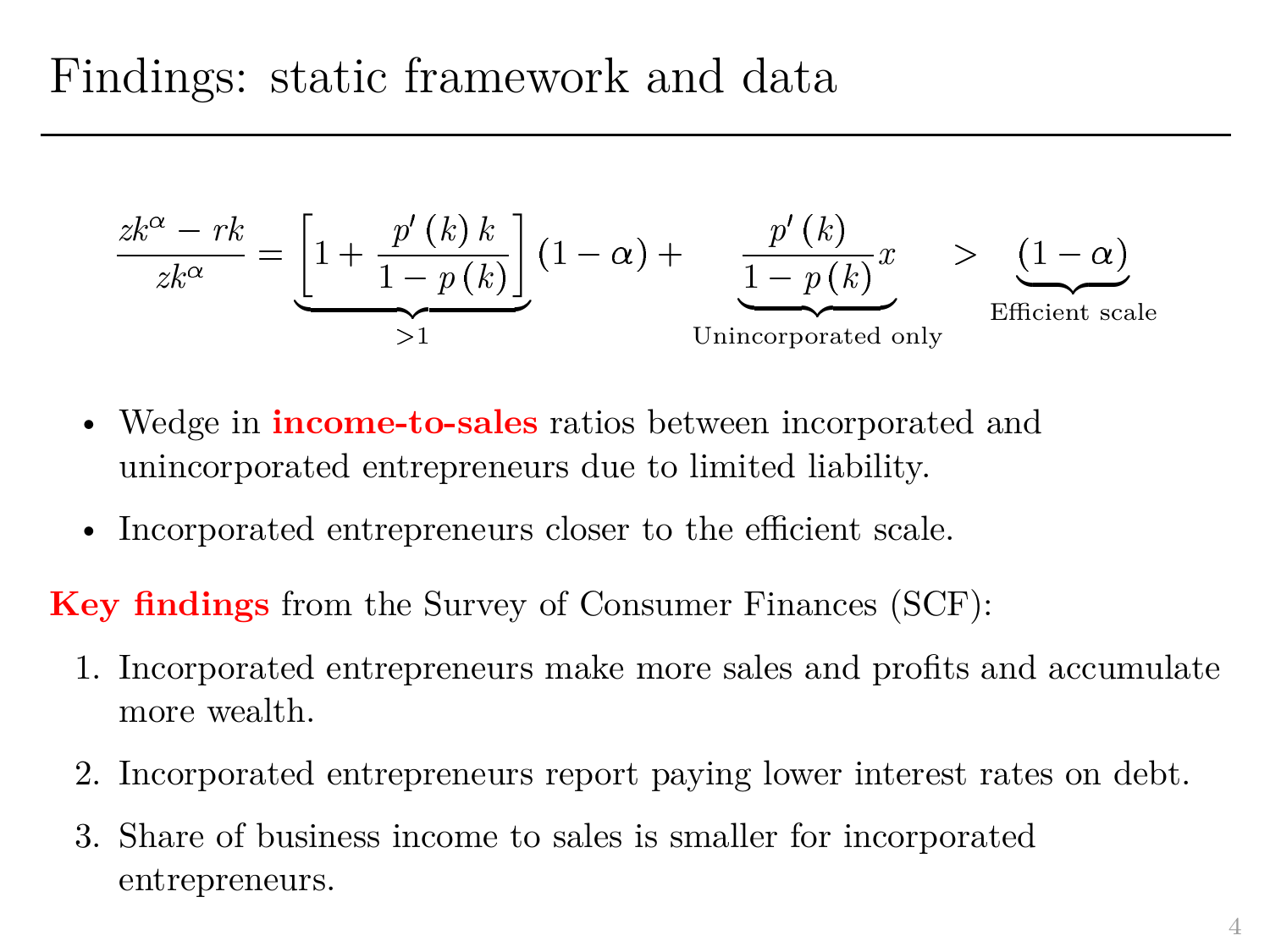#### **Framework:**

Standard model of entrepreneurship + Standard endogenous default with debt pricing  $+$ Exogenous default via scale dependent disaster shocks + Choice of the legal form: corporate vs. non-corporate. Incorporation costly.

### **Key trade-off:**

• Personal assets protected in case of exogenous default vs. incorporation costs.

Not much findings so far from the model.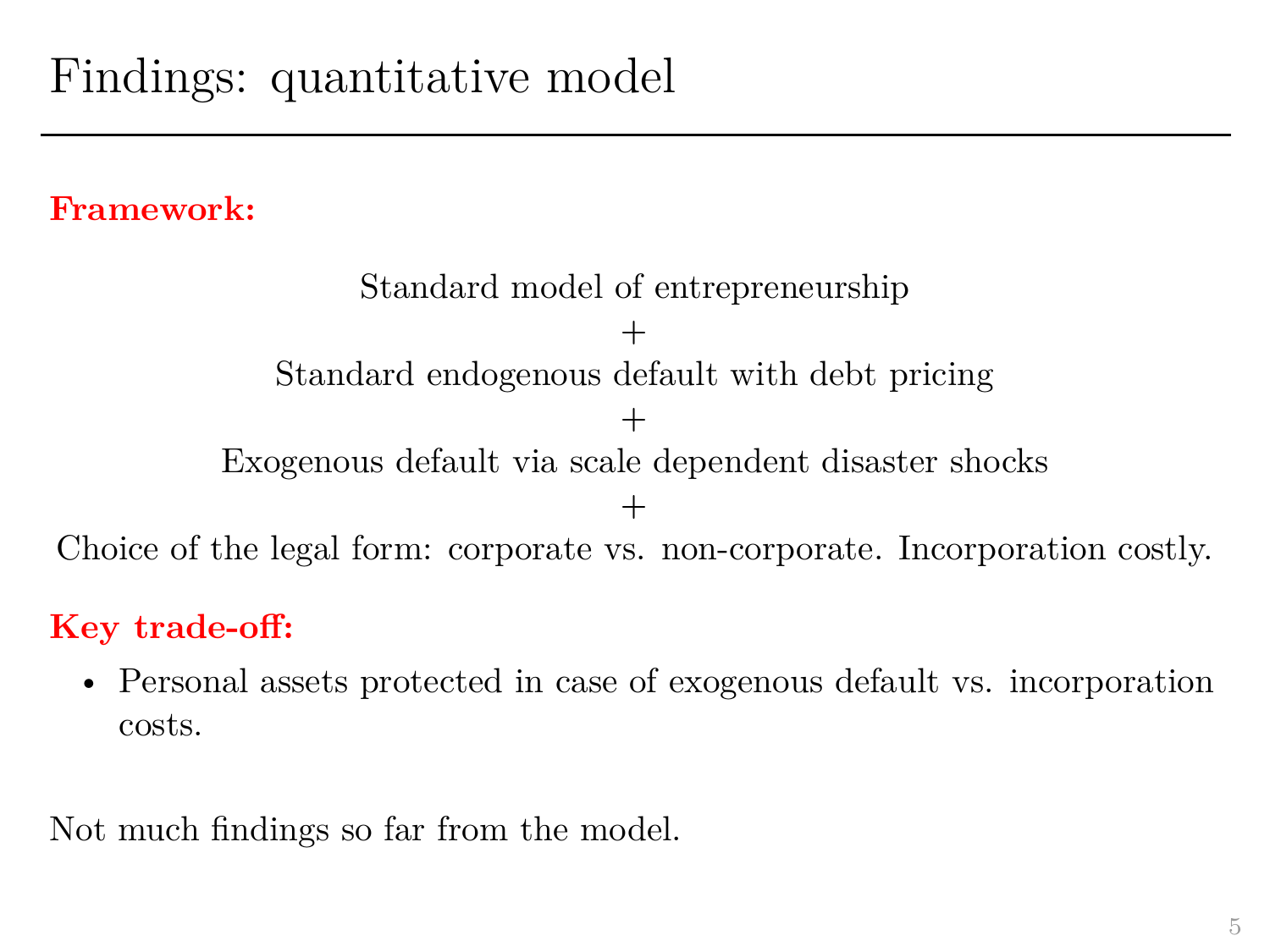- 1. Business Income measurement.
- 2. Inference based on the static framework.
- 3. Modeling choices.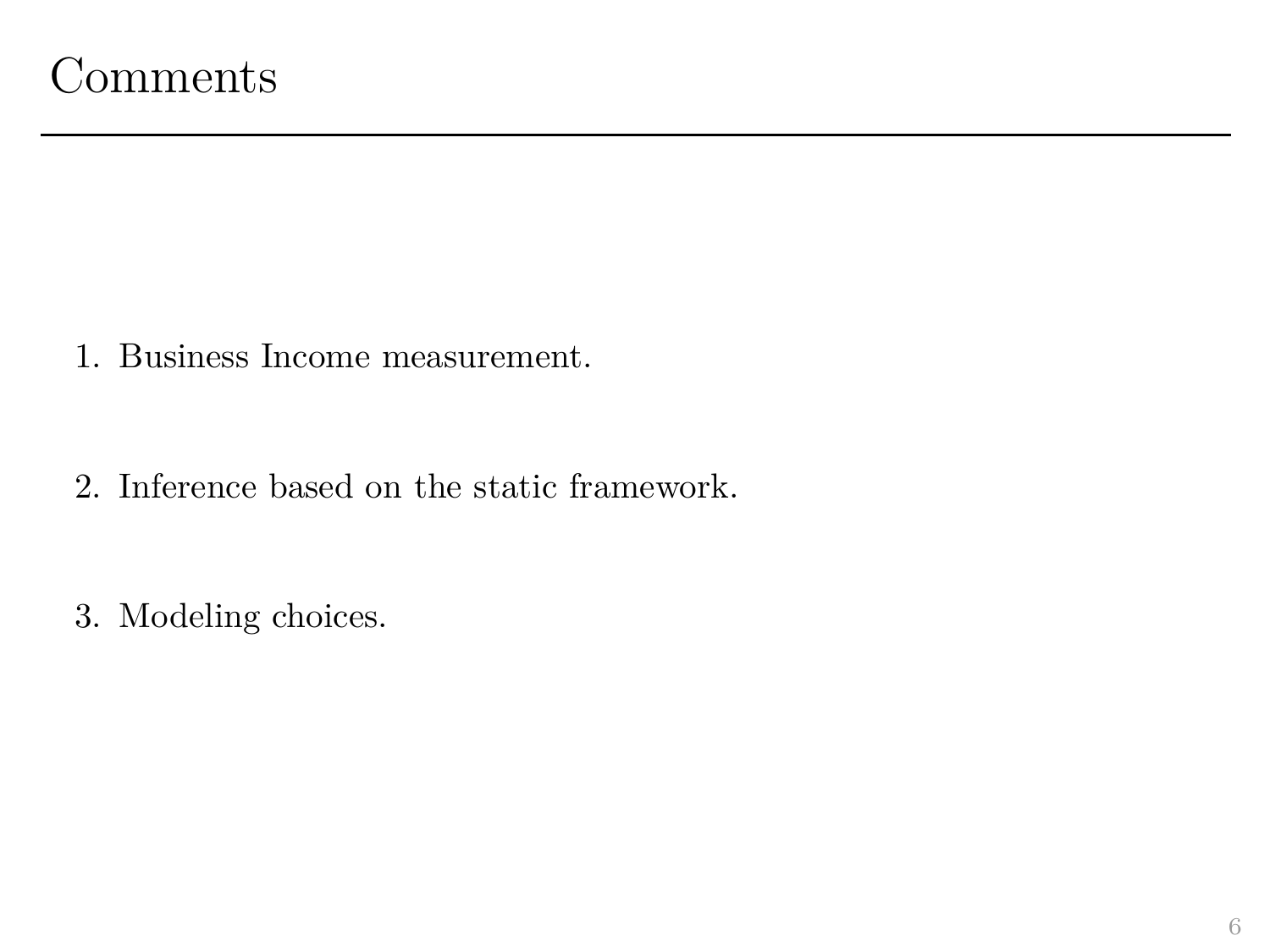Bhandari, Birinci, McGratten, See (2019) compare SCF and IRS data and document:

- SCF vastly overstates the business income per tax return for all business types - **230 to 568 percent** for pass-throughs.
- Aggregate business incomes are overstated of the number of tax returns across most business forms is understated.
- These discrepancies vary in the cross-section and year-by-year.
- Sources: (i) owners with little income are underrepresented (ii) misreport of business losses (iii) measurement error.

**Concern:** Key SCF-based findings in the empirical section affected by these errors. Need for validation of the facts using IRS data.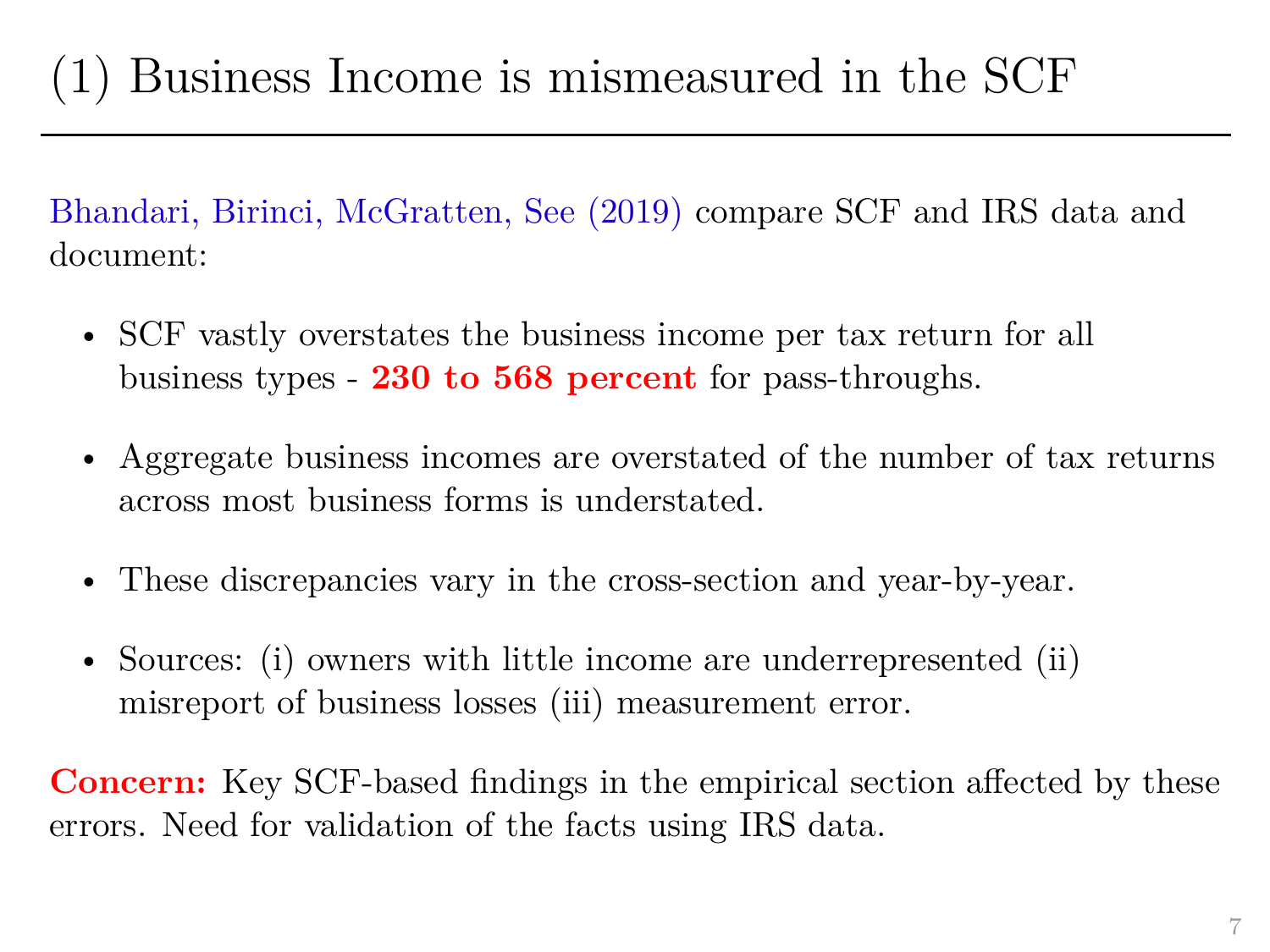### (1) Business Income per Return, SCF vs. IRS



Source: Bhandari, Birinci, McGratten, See (2019)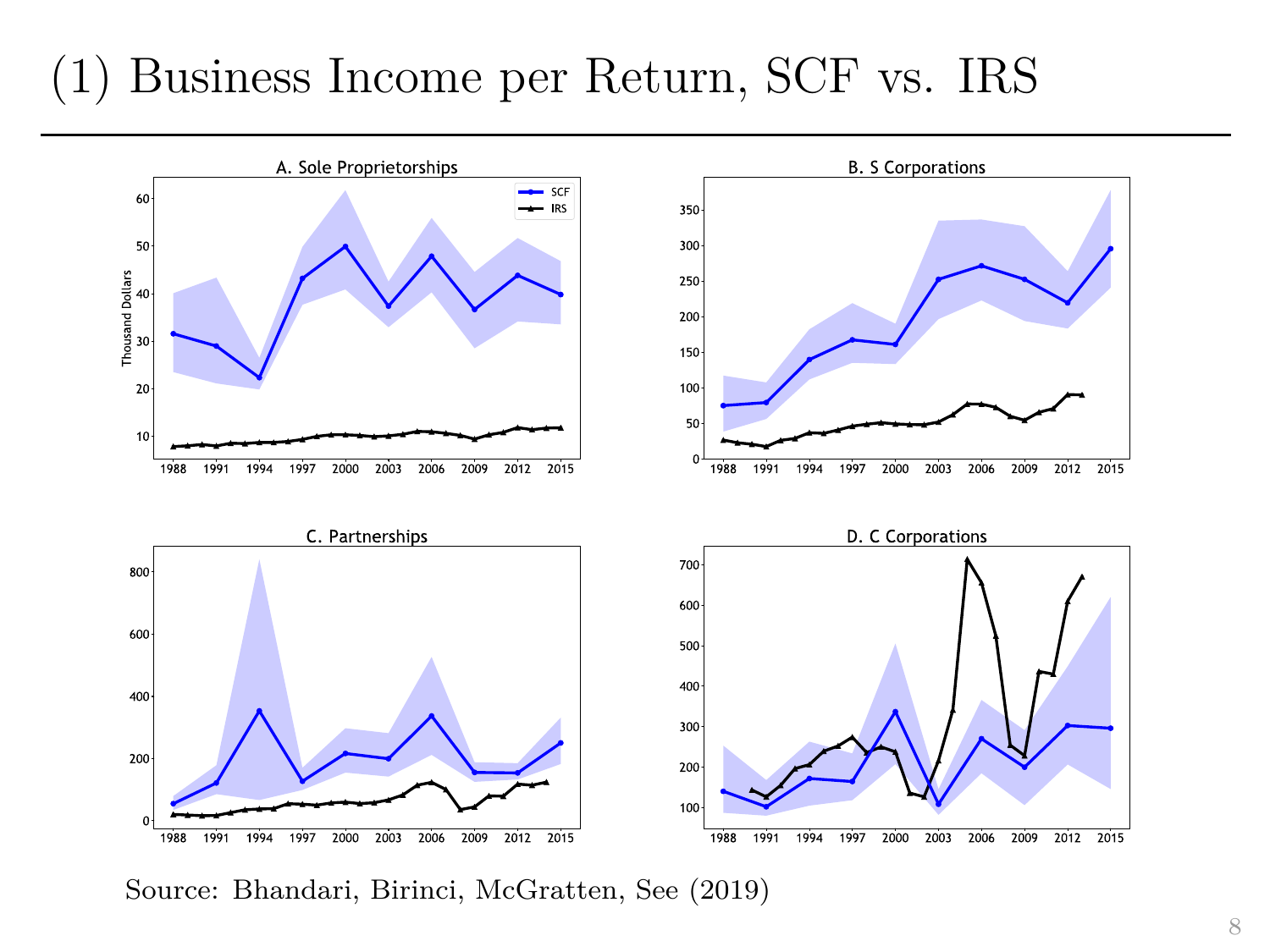Income to sales ratio:

It is a linear combination of 
$$
z = \frac{z k^{\alpha} - r k}{z k^{\alpha}} = (1 + \tau(z))(1 - \alpha) > (1 - \alpha)
$$

- Any wedge  $\tau(z)$  that correlates negatively with limited liability would move corporations closer to the efficient scale.
- Potential dependence of  $\tau(z)$  on *z* disturbs the identification.

### **Examples:**

- Easier access to external equity for C corporations than pass-throughs (legal restrictions).
- Differences in marginal tax rates across legal forms.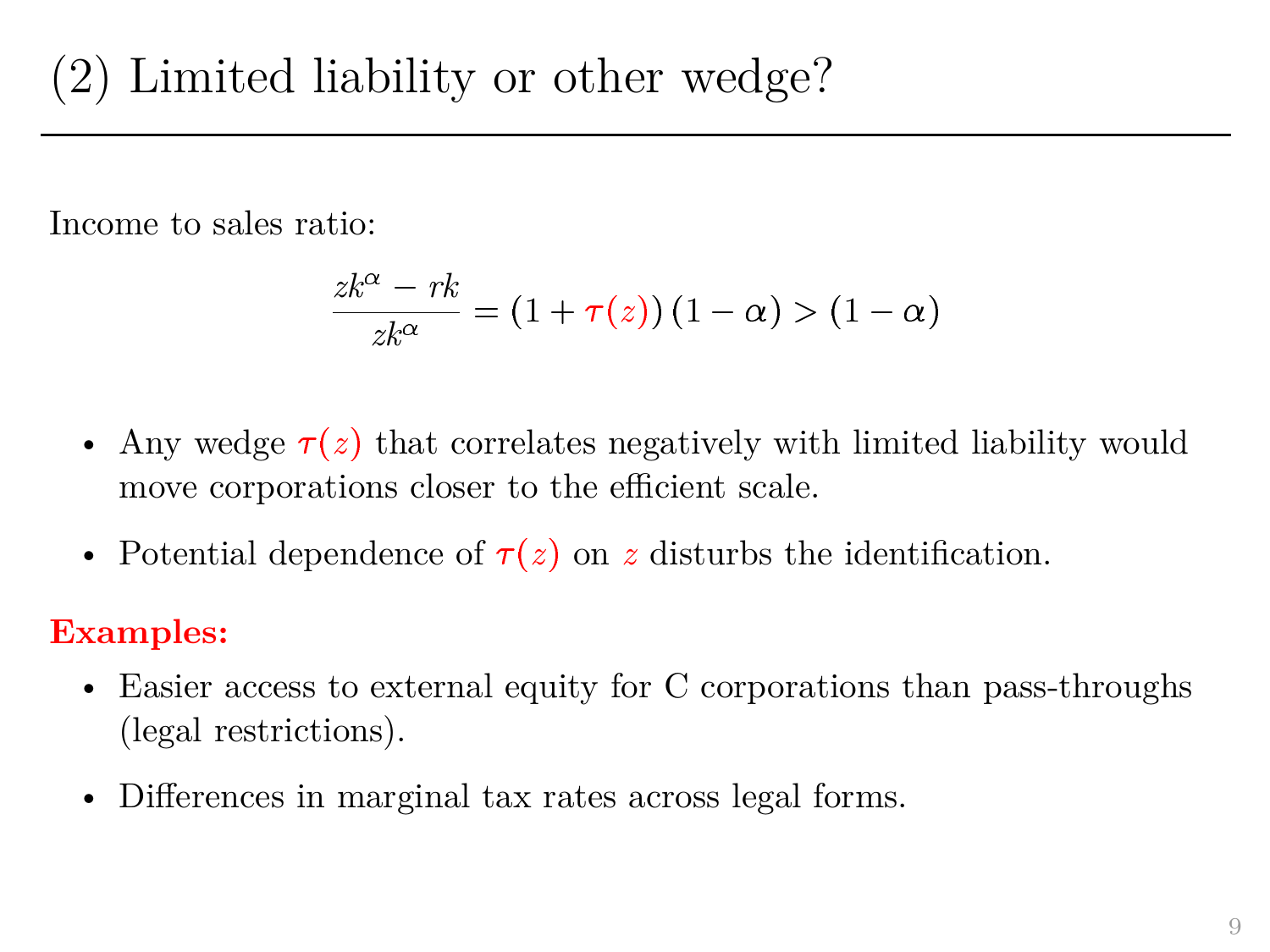## (3) Why do you need endogenous default?

• Debt pricing equation:

$$
\text{Debt pricing equation:}
$$
\n
$$
q^{n}(x, k, D, z) = \frac{1 - p(k)}{1 + r} \left( 1 - (1 - \phi) \frac{e^{\sigma_a^{-1}(\hat{V}_r^n(S, z) - \mu_d)}}{e^{\sigma_a^{-1} \hat{V}_r^n(S, z)} + e^{\sigma_a^{-1}(\hat{V}_r^n(S, z) - \mu_d)}} \right)
$$

 $\hat{V}^n_r$ , depend on *n* only via  $q^n$ . Hence price  $q^n$  is **independent** on the incorporation status!

• Difference in the price of debt only via selection margin. Does the model deliver on this front? Are model predictions consistent with the evidence on leverage in the cross-section? We do not know.

**Conjecture:** own equity financing + disaster shocks would suffice to deliver positive selection and differences in distance to optimal size across legal forms.